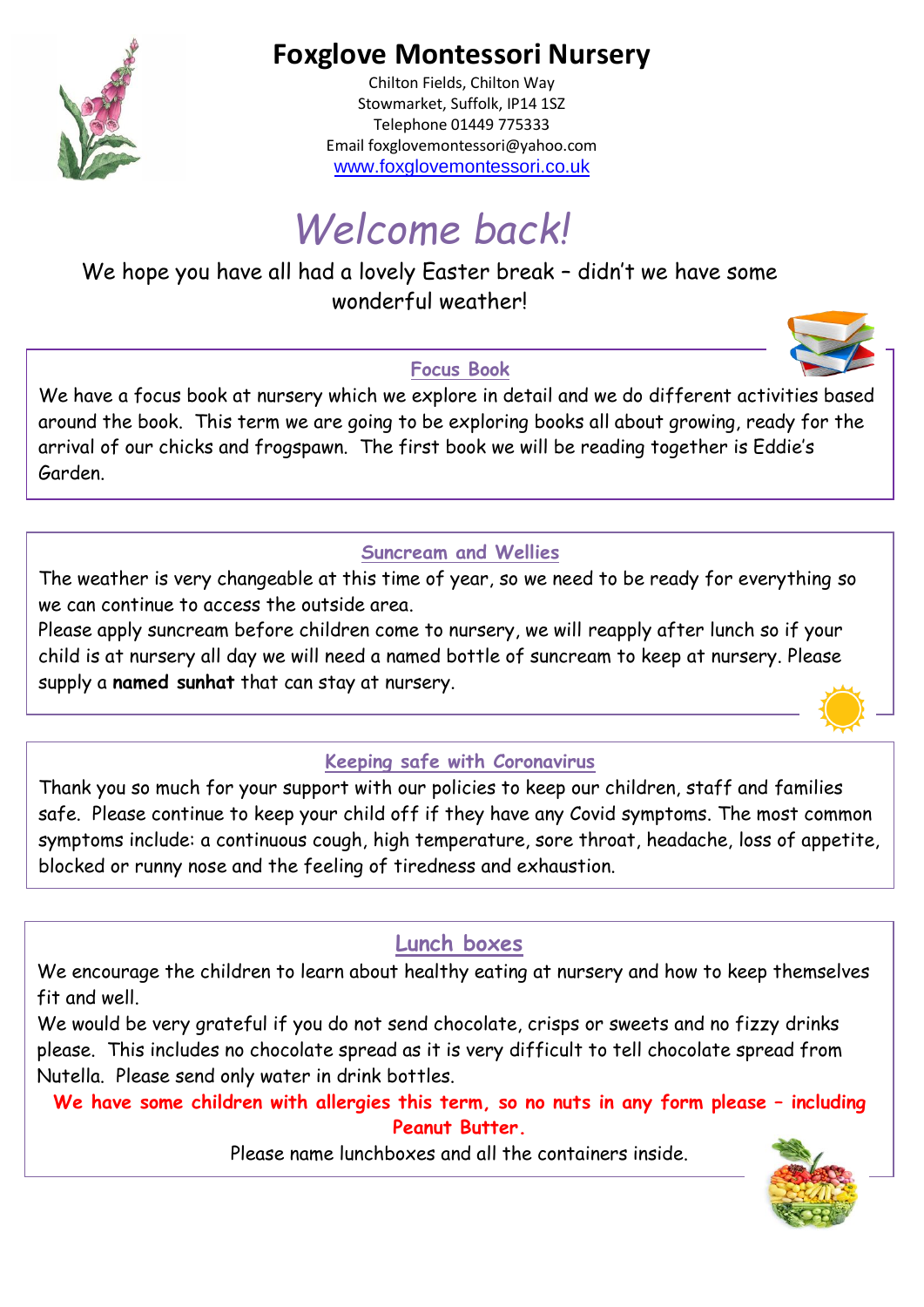#### **Transitions**

Everyone who is leaving this year should now have heard which school their child has been allocated. We will be speaking with the Reception teachers, to pass on the children's likes and dislikes and who their friends are. We would like to share with families which children are going to each school, so you can make contact with other families.

We would suggest that you don't make too big a thing of school transitions just yet, there is a long time to wait and we don't want children to get worried. If you do talk about school then avoid calling it 'Big School,' and always talk positively about the next steps. Children do pick up on adult worries and they have a wonderful time ahead of them. School in the Foundation Stage is very similar to nursery, with lots of play and supportive adults.

#### **Dates for your diary**

| Date to be confirmed         | End of term outing - details to follow.<br>We hope as many families as possible will be able to join us on<br>our outing as we celebrate our nursery year and say goodbye<br>to our friends starting primary school. |
|------------------------------|----------------------------------------------------------------------------------------------------------------------------------------------------------------------------------------------------------------------|
| Friday 15 <sup>th</sup> July | End of term parties and leavers ceremony at nursery.                                                                                                                                                                 |

#### **Life Cycles**

We will have some eggs in an incubator in a couple of weeks. We should see them hatch, and we will keep the chicks for a few days before they go to their forever home on a smallholding just outside Stowmarket. The children will have the opportunity to hold the chicks at nursery. We should also have frogspawn and tadpoles at nursery when they are ready, which we will hopefully see grow into frogs. We will have some caterpillars coming after May half term, and we will look forward to watching them develop and change into butterflies.



## **Term dates for 2022**

#### **Summer Term 2022**

| Starts:    | Monday 25 <sup>th</sup> April 2022                              |
|------------|-----------------------------------------------------------------|
| Half term: | Monday 30 <sup>th</sup> May to Friday 3 <sup>rd</sup> June 2022 |
| Ends:      | Friday $15^{th}$ July 2022                                      |

#### **Autumn Term 2022**

| Starts:    | Monday 5 <sup>th</sup> September 2022                                   |
|------------|-------------------------------------------------------------------------|
| Half Term: | Monday 24 <sup>th</sup> October to Friday 28 <sup>th</sup> October 2022 |
| Ends:      | Friday 16 <sup>th</sup> December 2022                                   |